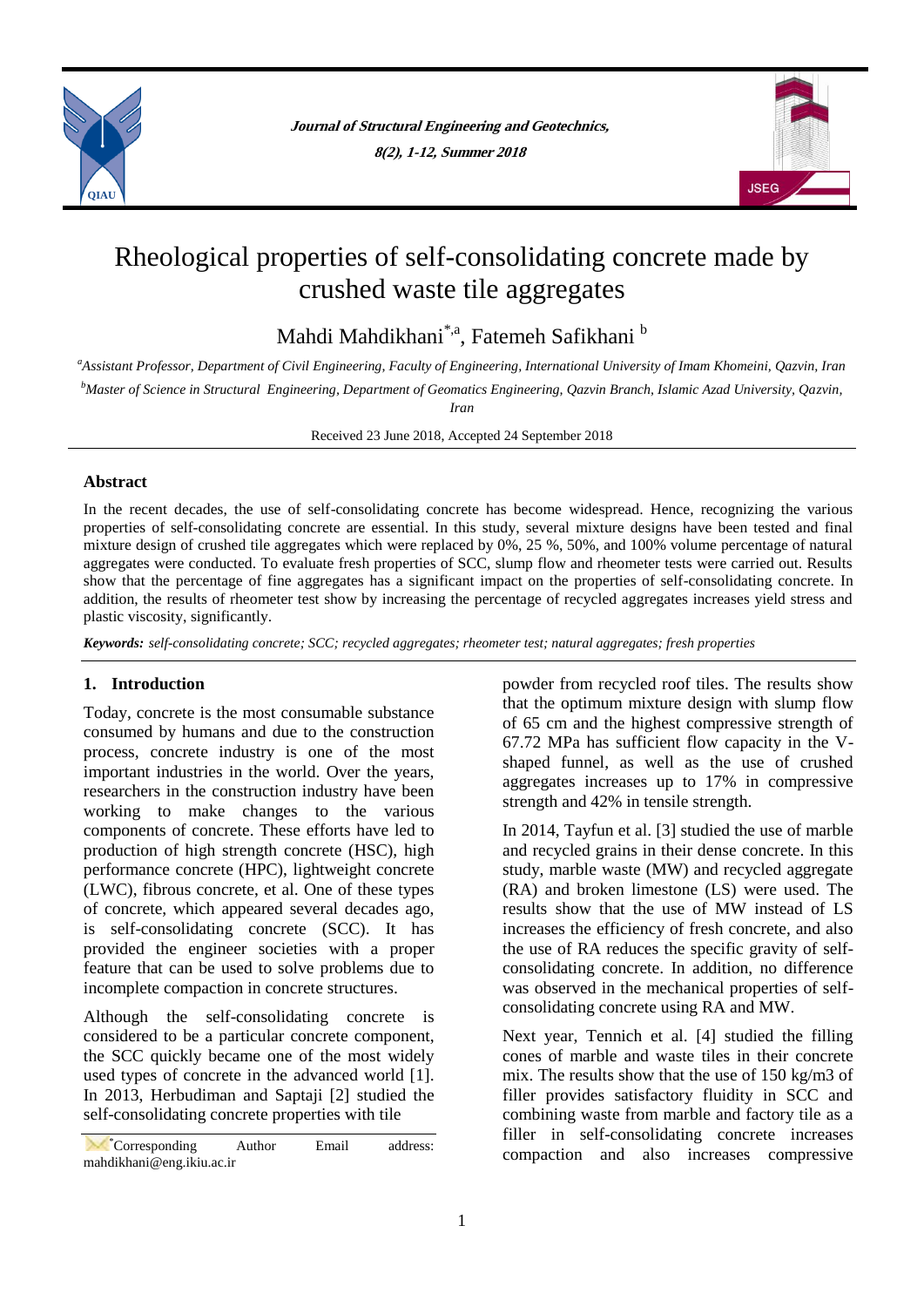strength by more than 23%. Furthermore, it increases tensile strength and propagation velocity by 4.6% and 2.6%, respectively.

Vinay Kumar et al. [5] collaborated in a lab study on the use of coarse and fine grained aggregate recycled concrete in their self-consolidating concrete with 4 mixture designs. The results indicate that 20% replacement were satisfactory with respect to EFNARC acceptance criteria. Compressive and tensile strength of concrete containing recycled concrete aggregates is slightly higher than the control plane.

Iris et al. [6] predicted the properties of selfconsolidating concrete using recycled aggregate. The results show that by increasing the amount of recycled aggregate, the compressive strength, the modulus of elasticity and tensile strength is reduced.

Ghodousi and Dolatiar [7] have studied and compared graphitic curves presented in the national method of Iranian concrete mixture design with some other models. The results indicate that the gradient curves located between the middle and upper limits are suitable for the construction of self-consolidating concrete mixtures. Sugarzizadeh [8] has also studied the effect of aggregate aggregation on the properties of fresh and hardened concrete. The results show that the quality and aggregation of aggregate have a great influence on the characteristics of fresh concrete behavior and mechanical properties of SCC.

In Farrokhzad et al. research [9] an optimum grading zone was developed in order to adopt aggregate proportions for SCC. They showed that the fine aggregates have more influence on the workability characteristics of SCC than coarse aggregates. Results show that by using an aggregate proportion with coarser aggregates the viscosity decreases, so in some cases bleeding, blocking and segregation would be palpable. Therefore, by using finer sand in the proportion, the yield stress decreases and the compressive strength will also get better.

Reuse of the waste of the fired clay materials in concrete is not a new research area in the concrete technology [10]. There are a number of good references on the use of fired clay materials in concrete [11-13]. In literature majority of the recycled fired clay waste studies have being carried out on crushed bricks as aggregates [1424]. There are also a few experimental researches concerning the properties concrete made with the crushed tile aggregate [25-28]. Besides, there are some studies on concrete made with crushed ceramic [29-31] and crushed porcelain [32].

Topcu and Canbaz [25] investigated the use of the concrete made with the crushed tile aggregate. From the experimental results it was concluded that crushed tile raised the water absorption ratio, but reduced the density, compressive and tensile splitting strengths of concrete. The density of crushed tile concrete has reduced by 4% according to their test results. The uses of the crushed tile aggregates have caused about 40% loss in the compressive and splitting tensile strengths. Additionally they reported that crushed tiles adversely affected the abrasion and freezing– thawing durability of the concrete. It was also recommended that 100% replacement of crushed tile as a coarse aggregate is not suitable.

Torgal and Jalali [26, 27] examined of permeation and durability performance of the concrete made with fine and coarse crushed tiles. They concluded that using crushed tiles in concrete can a small degree improved permeation and durability performance of the concrete.

Some other researchers [29-32] carried out laboratory investigations to evaluate the performance of ceramic electrical insulator waste as a partial replacement of aggregate in concrete production. They have concluded that the resulting concrete could easily provide the strength requirement for the normal concrete. They also reported that the main permeability characteristics of ceramic electrical insulator as waste coarse aggregate were greater than those of normal concrete. The similar results were also stated by Guerra et al. [33]. They investigated the mechanical characteristics of concrete produced with the natural aggregate and different ratio of crushed sanitary porcelain as an alternative for the coarse aggregates. They noted that the use of crushed sanitary porcelain as aggregate did not cause a remarkable reduction in the concrete strength.

Ay and Ünal [34] investigated the potentiality of using crushed waste ceramic tile as a cement replacement in concrete. They found that waste tile had pozzolanic activity and decided that it was reasonable to use waste tile up 35% by weight in replacement of the cement. Concrete made with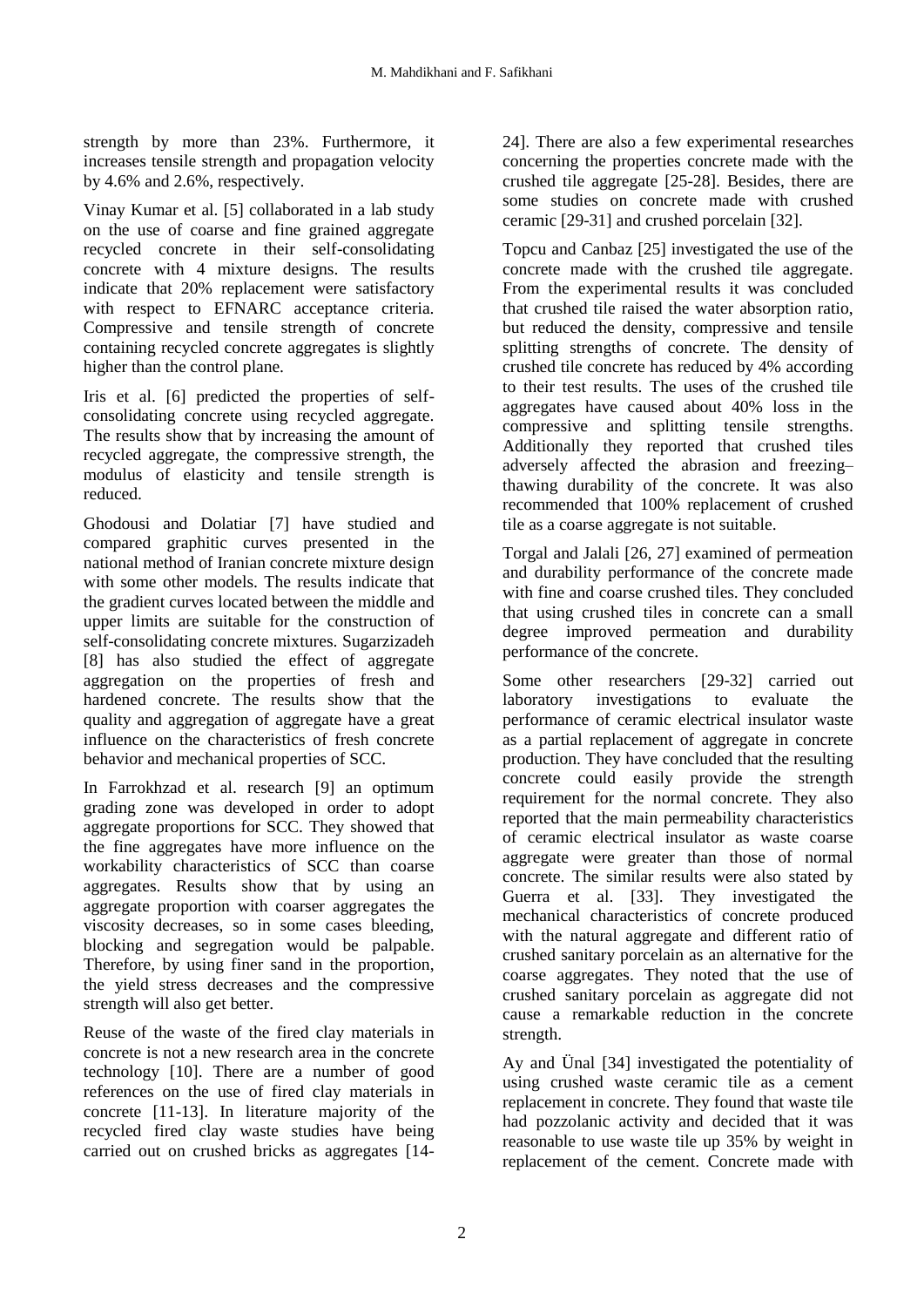the crushed tile was also found to be non-alkalisilica reactive and decreased the alkali-silica reactivity considerable in concrete [35]. On the other hand using crushed tile in concrete has been found to have raised the drying shrinkage of concrete [36].

In addition, recently several studies have been carried out to determine the intrinsic rheological parameters of fresh concrete [37, 38], which are considering fresh concrete as a fluid. They simulate and describe its behavior with the Bingham model and the Herschel and Bulkley model. However there is no study on the rheological properties of self-consolidating concrete made with wall and floor tile. The main objective of this study is the usage of tile wastes %100 replacement as an alternative material to the natural aggregate in concrete. The usability of the tile wastes for concrete making has been investigated in rheological properties of selfconsolidating concrete.

# **2. Experimental program**

## **2.1.Materials and mixture design**

In this study, Portland cement type II has been used. The C3S, C2S, C3A and C4AF contents of the cement by Bogue calculations were 52.72%, 21.52%, 6.61% and 10.68%, respectively. The chemical composition of the cement are given in Table 1. An optimized polycarboxylic ether based super plasticizer have been used according to ASTM C494 [39].

Natural aggregates used in mines of Qazvin province. The maximum nominal size of the used aggregates was #3/8, due to the fact that increasing the maximum nominal size of aggregates reduces the efficiency and the ability of concrete passing. The fine grained aggregates was according to ASTM-C136 standard [40]. The grading of aggregate are presented in Table 2 and Table 3. In Figure 1 the natural and crushed waste tile aggregate grading is visible. ASTM-C128 [41] has been used to determine the density and absorption of fine aggregate, and to determine the density and absorption of coarse aggregate, the ASTM-C127 standard [42] has been used. The gravity of the natural aggregate is 2538 kg/m3. The natural sand and gravel water absorption are 1.680% and 1.865%, respectively.

Vikan and Justnes [43], by conducting experiments on cement paste, to find self-consolidating concrete found that the replacement of cement with silica fume up to 10% by volume would increase the tensile yield. Therefore, in this study, silica fume was replaced with 10% of cement weight, which is considered constant in all mixture designs.

|  | Table 1. Chemical properties of cement and silica fume. |  |
|--|---------------------------------------------------------|--|
|  |                                                         |  |

| <b>Items</b>    | <b>Cement</b> | <b>Silica fume</b> |
|-----------------|---------------|--------------------|
| SiO2            | 21.38         | 93.6               |
| AI2O3           | 4.65          | 1.3                |
| <b>Fe2O3</b>    | 3.51          | 0.9                |
| CaO             | 63.06         | 0.5                |
| MgO             | 3.2           | $\mathbf{1}$       |
| SO <sub>3</sub> | 1.8           | 0.1                |

Table 2. Sand grading

| <b>Passing percentage</b> | <b>Sieve Number</b> |
|---------------------------|---------------------|
| <b>100</b>                | 3/8                 |
| 50                        | 1/4                 |
|                           |                     |

Table 3. Gravel grading

| <b>Passing percentage</b> | <b>Sieve Number</b> |  |  |  |
|---------------------------|---------------------|--|--|--|
| 100                       | 4                   |  |  |  |
| 95                        | 8                   |  |  |  |
| 77                        | 16                  |  |  |  |
| 50                        | 30                  |  |  |  |
| 30                        | 50                  |  |  |  |
| 15                        | 100                 |  |  |  |
| $\overline{7}$            | 200                 |  |  |  |
| $\bf{0}$                  | pan                 |  |  |  |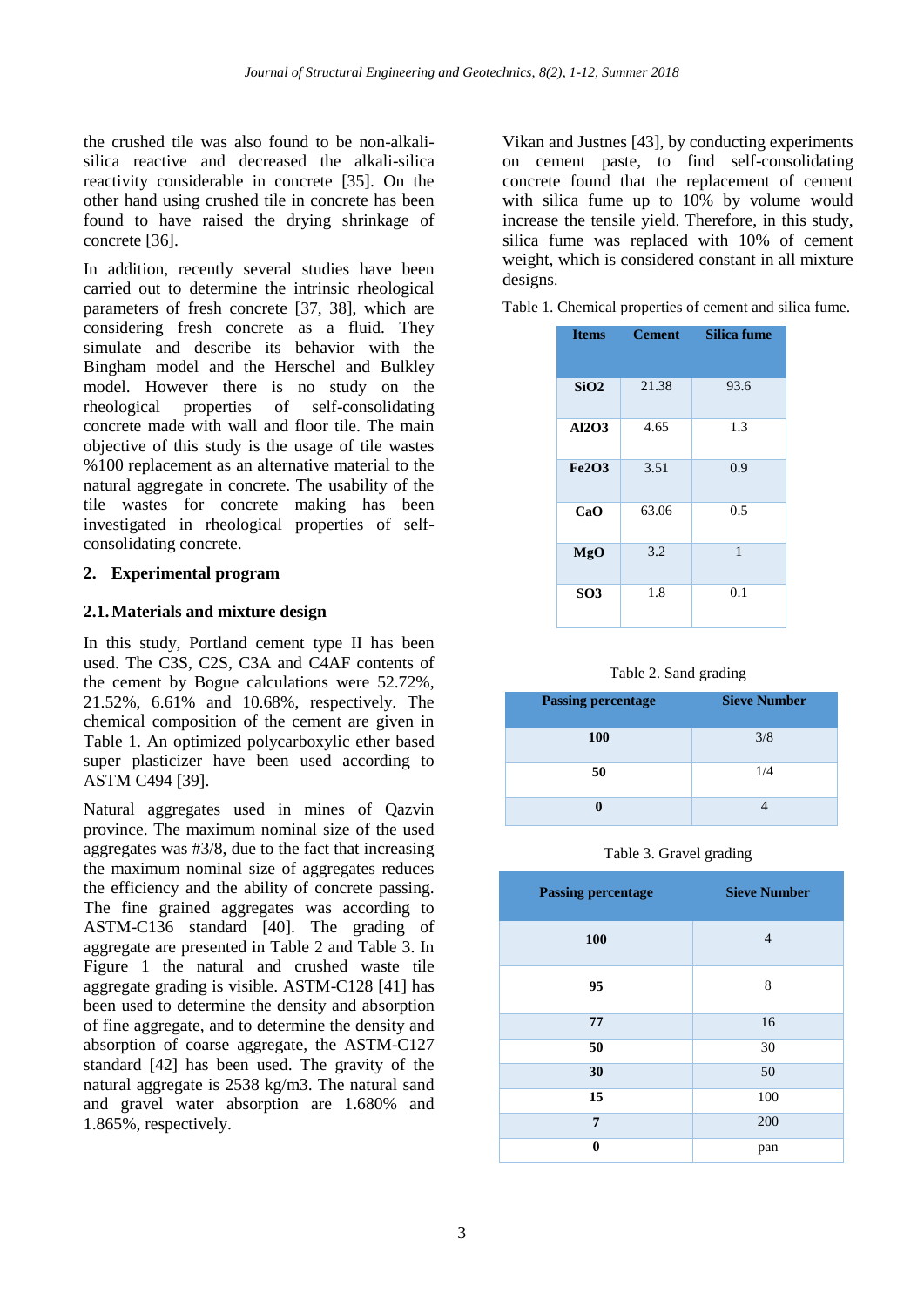

Figure 1. Grading of aggregates

| No. of experiment | <b>Recycled</b><br>aggregate<br>volume $(\% )$ | W/C   | aggregate<br>(kg) | <b>Cement</b><br>(kg) | <b>Silica</b><br>fume<br>(kg) | Super-<br>plasticizer (%) |
|-------------------|------------------------------------------------|-------|-------------------|-----------------------|-------------------------------|---------------------------|
| RA0               | $\boldsymbol{0}$                               | 0.425 | 1260              | 450                   | 50                            | 1.5                       |
| <b>RA25</b>       | 25                                             | 0.425 | 1233.69           | 450                   | 50                            | 1.5                       |
| <b>RA50</b>       | 50                                             | 0.425 | 1207.38           | 450                   | 50                            | 1.5                       |
| <b>RA75</b>       | 75                                             | 0.425 | 1181.06           | 450                   | 50                            | 1.5                       |
| <b>RA100</b>      | 100                                            | 0.425 | 1154.75           | 450                   | 50                            | 1.5                       |

Table 4. Mixture design

Five mixture proportions of self-consolidating concrete are presented in Table 4. The control sample is made of natural aggregates and the percentage of broken tile is zero. In each case, 25% of the aggregate volume of natural aggregates is replaced by recovered aggregates, and finally 100% of the aggregates are replaced by recycled aggregates. The control sample is called RA0, in

which RA, stands for Recycle Aggregate, and 0 represents the percentage of broken tile material, and RA25, RA50, RA75 and RA100 are also named in the same way.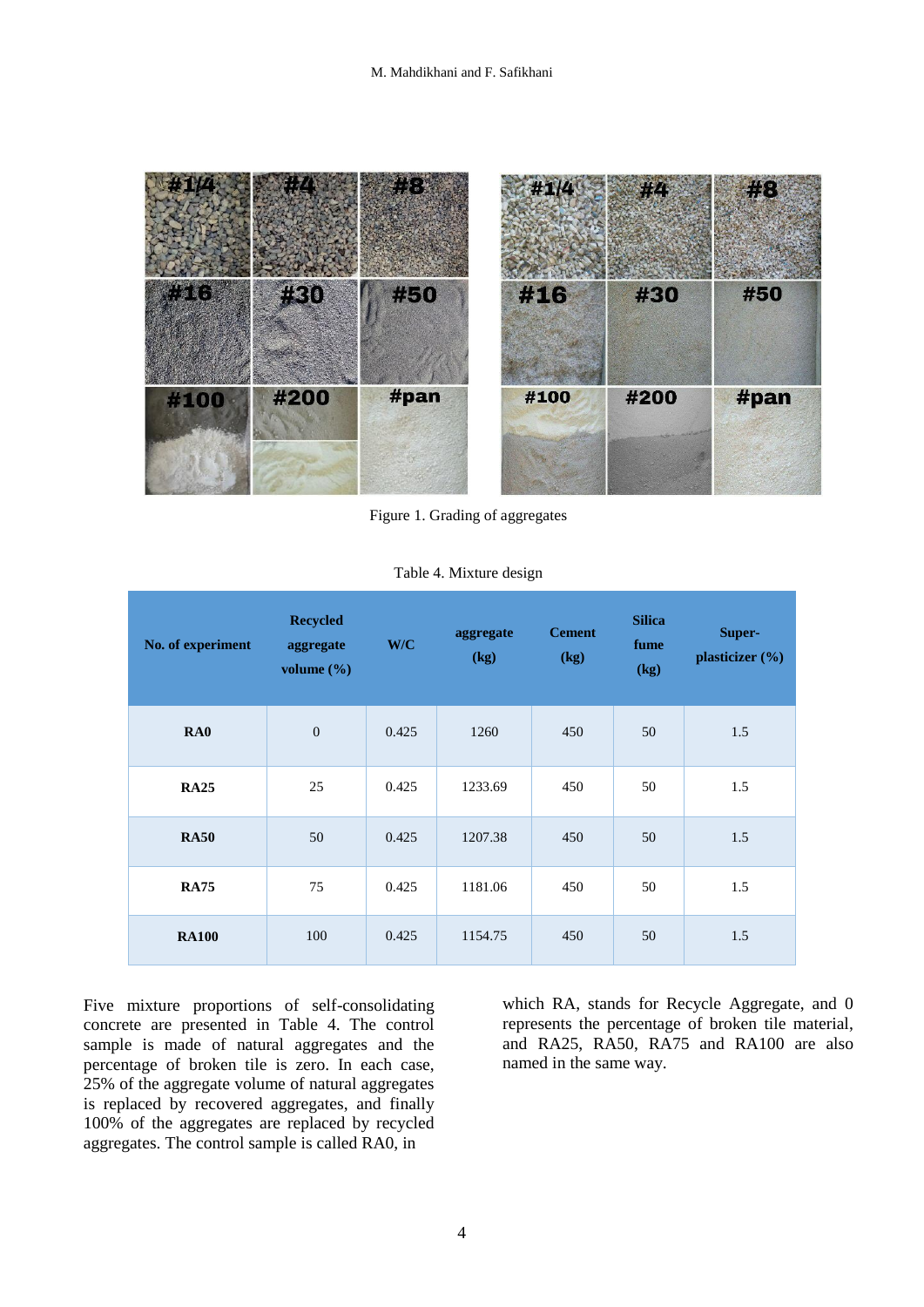#### **2.2.Test methods**

## **2.2.1. Slump flow Test**

The slump test flow measures the consistency of fresh concrete before it sets. It is performed to check the workability of freshly made concrete, and therefore the ease with which concrete flows. It can also be used as an indicator of an improperly mixed batch. The test is popular due to the simplicity of apparatus used and simple procedure. The slump test is used to ensure uniformity for different loads of concrete under field conditions.

The test is carried out using a metal mold in the shape of a conical frustum known as a slump cone or Abrams cone that is open at both ends and has attached handles. The tool typically has an internal diameter of 100 millimeters at the top and of 200 millimeters at the bottom with a height of 305 millimeters. The cone is placed on a hard nonabsorbent surface. This cone is filled with fresh concrete. Then the cone was lifted immediately and the concrete spreads over the table. The average diameter of the fresh SCC in two perpendicular directions is measured as the slump flow of SCC. According to the EFNARC [44] Slump-Flow classes is visible in table 5.

Table 5. Slump-Flow classes [46]

| class           | <b>Slump-Flow</b> (mm) |
|-----------------|------------------------|
| SF1             | 550-650                |
| SF <sub>2</sub> | 660-750                |
| SF <sub>3</sub> | 760-850                |

#### **2.2.2. Rheometer test**

The rheometer tests were performed according to the rheometer guidance. For the stress growth test, the software automatically selects the maximum recorded torque. The yield stress is computed with below Equation 1:

$$
\tau_o = \frac{2T}{\pi D^3 \left(\frac{H}{D} + \frac{1}{3}\right)}
$$

Where is the yield stress, T is the maximum torque, D is the diameter of the vane, and H is the height of the vane. In this equation, the shear stress is assumed to be evenly distributed on the side and ends of the vane.

A stress growth test involves rotating the vane at a low, constant speed while monitoring the build-up in torque. The maximum torque corresponds to the yield stress. The stress growth test is highly dependent on the shear history of the sample. A typical stress growth plot is shown in Figure 2. The rheometer software identifies the peak torque and computes the yield stress.



Figure 2. A typical stress growth plot (peak torque)

The calculation of the Bingham model parameters of yield stress and plastic viscosity is based on the Reiner- Riwlin equation, which is expressed in Eq. 2 for the case where all material within the annulus flows:

$$
\Omega = \frac{T}{4\pi h\mu} \left( \frac{1}{R_1^2} - \frac{1}{R_2^2} \right) - \frac{\tau_0}{\mu} \ln \left( \frac{R_2}{R_1} \right)
$$

Where,  $\Omega$ : rotation speed (rad/sec), T: torque (Nm), Y: yield stress value (Nm), V: plastic viscosity value (Nm.s), N: rotation speed (rps),  $\mu$ : plastic viscosity (Pa.s) and  $\tau$ : yield stress (Pa).

In some cases, the shear stress in a portion of the material in the annulus is below the yield stress, resulting in a region where no flow occurs (zero shear rate). For cases where a portion of material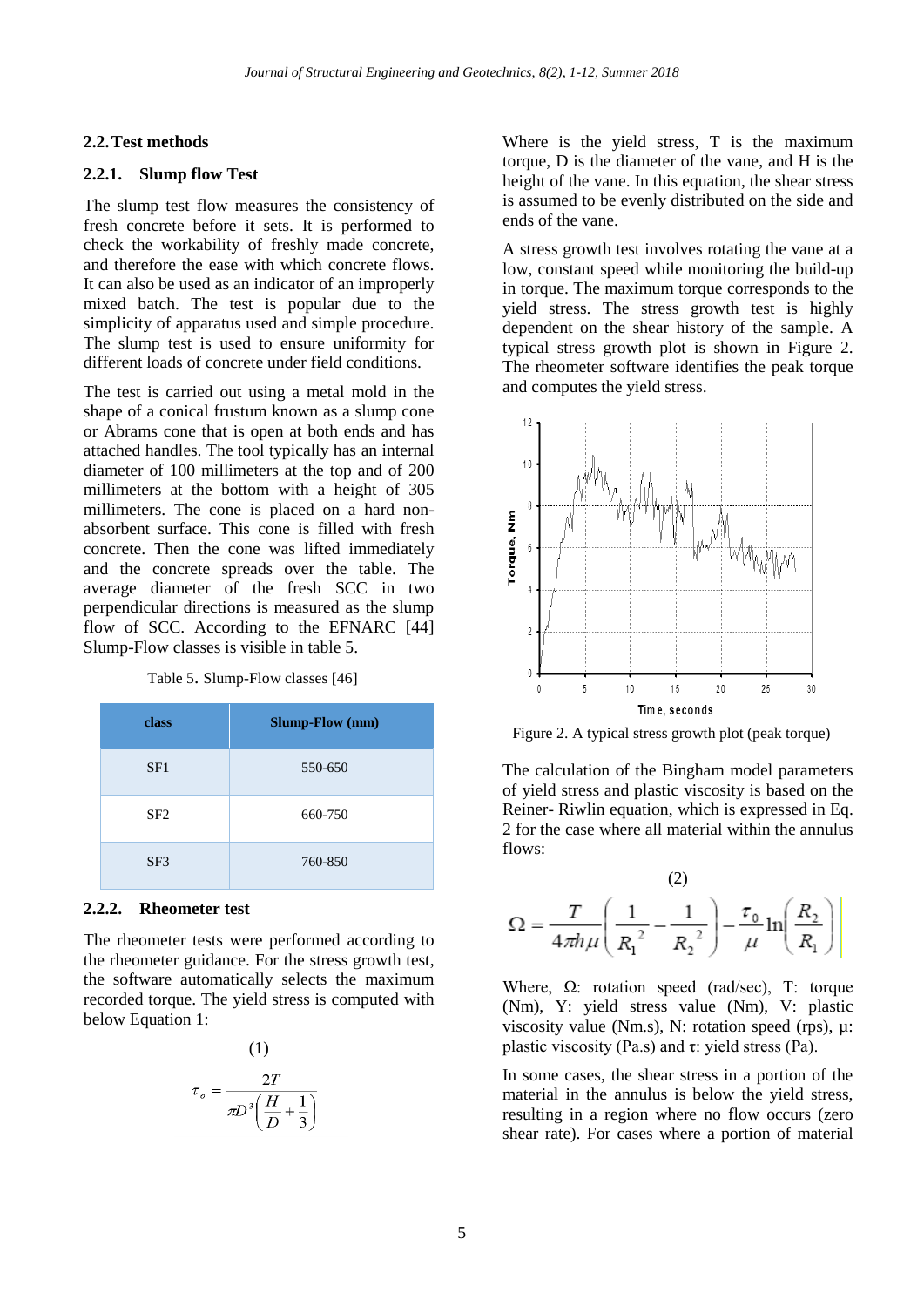within the annulus does not flow, the Reiner-Riwlin are shown in Eq. 3 and Eq. 4.



In the cases

$$
R_{2,\text{eff}} = \sqrt{\frac{T}{2\pi h\,\tau_0}}
$$

(4)

Closed form solutions are available for Eq. 2 for cases where all material flows for all speed- torque points. It is necessary, however, to check whether all material in the annulus flows for each speedtorque point. If it does not, Eq. 3 must be used.

A flow curve tests consists of a breakdown, or preshear period, followed by a series of flow curve points (Figure 3). The purpose of the pre-shear period is to minimize the effects of thixotropy and to provide a consistent shear history. The preshear period consists of a single, constant speed, typically equal to the maximum test speed. No measurements are made during the pre- shear period. After the pre-shear period, the flow curve is immediately started. A single test consists of a specified number of points in ascending or descending order.

Two different tests- a stress growth test and a flow curve test- were carried out with the ICAR rheometer. The stress growth test is used to specify the static (at rest) yield stress, while the flow curve test is used for the relationship between shear stress and shear rate (flow curve) measurement which, once adjusted to a rheological model, allows the dynamic yield stress and plastic viscosity to be determined. The yield stress measured with the flow curve test is the dynamic yield stress because it is gauged after the structural breakdown of the mix, hence avoiding the effects

of thixotropy. In this research, the stress growth test started as soon as the rheometer vane was immersed into the concrete. The vane was revolved at a low and constant speed  $(0.025 \text{ ms})$ and the torque value was monitored on the computer screen .Once the peak torque was reached, the vane was removed and the concrete was remixed with a shovel. Then, the vane was reinserted into the concrete and the flow curve test started. In the second test, after a period of 20 seconds at a constant speed of 0.50 rps, the torques at decreasing speeds (from 0.5 to 0.05 rps in seven steps) were measured [45]. The details of rheometer apparatuse is shown in Figure 4.



Figure 3. Results of the flow curve Test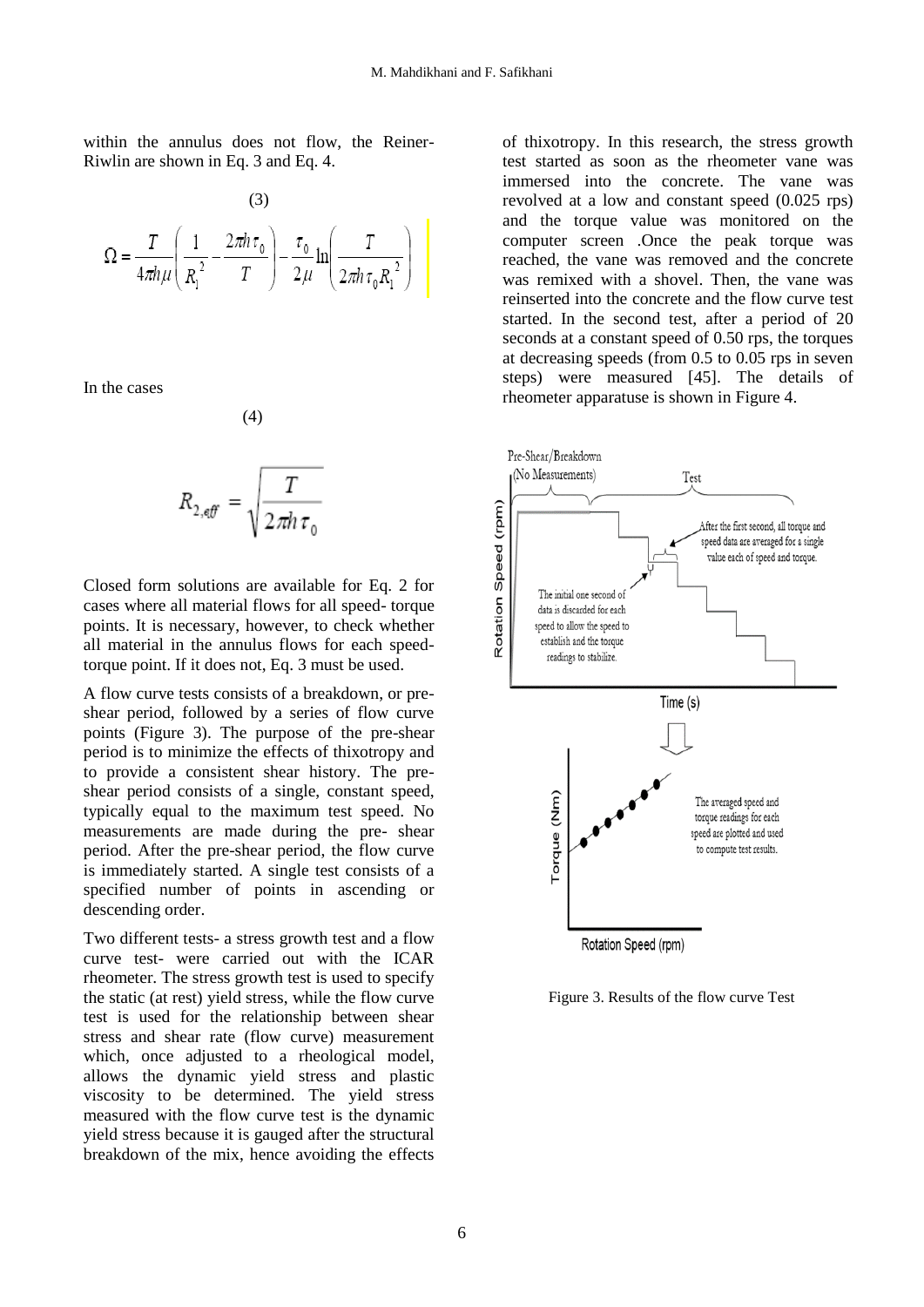

Figure 4. The rheometer test

### **3. Results and Discussion**

The results of the slump flow are presented in Table 6. It can be seen that the RA0 having 775 mm slump flow in the concrete grade SF3, RA25. RA50 and RA75 having a slump flow in the range of 660-760 mm in the concrete grade SF2, and RA100 with the 605 mm slump flow is placed in the SF1 concrete category. As can be seen, increasing the percentage of recycled aggregates decrease the slump flow; the lowest slump flow in RA25 was decrease by 3.2% and the highest decrease was in RA100 with 21.9%.

| <b>RA25</b>  | 750 |
|--------------|-----|
| <b>RA50</b>  | 730 |
| <b>RA75</b>  | 710 |
| <b>RA100</b> | 605 |
|              |     |

**No. of experiment Slump (mm) RA0 775**

Since the natural aggregates are rounded corners and recycled aggregates are sharp- edged and the percentage of water to cementitious materials (binder) in all designs is constant, and considering that the amount of water needed for sharp-edged aggregates is more than round-corner aggregates, and also the rounded corners of the aggregates makes them slip over each other easily. Therefore, with the increase in the amount of slag aggregates, the slump flow will decrease. In general, in many studies on concrete with recycled aggregates by different individuals, the results of the experiments show that that by increasing the replacement percentage of recycled aggregate slump flow decreases [14, 21, 18]. The diffusion of the slump flow in RA0, RA25, RA50, RA75 and RA100 designs is shown in Figure 5. As shown in Figure 5, there are no signs of segregation and water throbbing. Therefore, according to the ASTM definition, the stability and visibility index is zero.

The results of the stress growth test are presented in figure 6 and table 7. As can be seen in table 7, by increasing the percentage of broken tile substitutes for natural aggregates the yield stress are increased.



Table 6. Results of the slump flow

Figure 5. Slump flow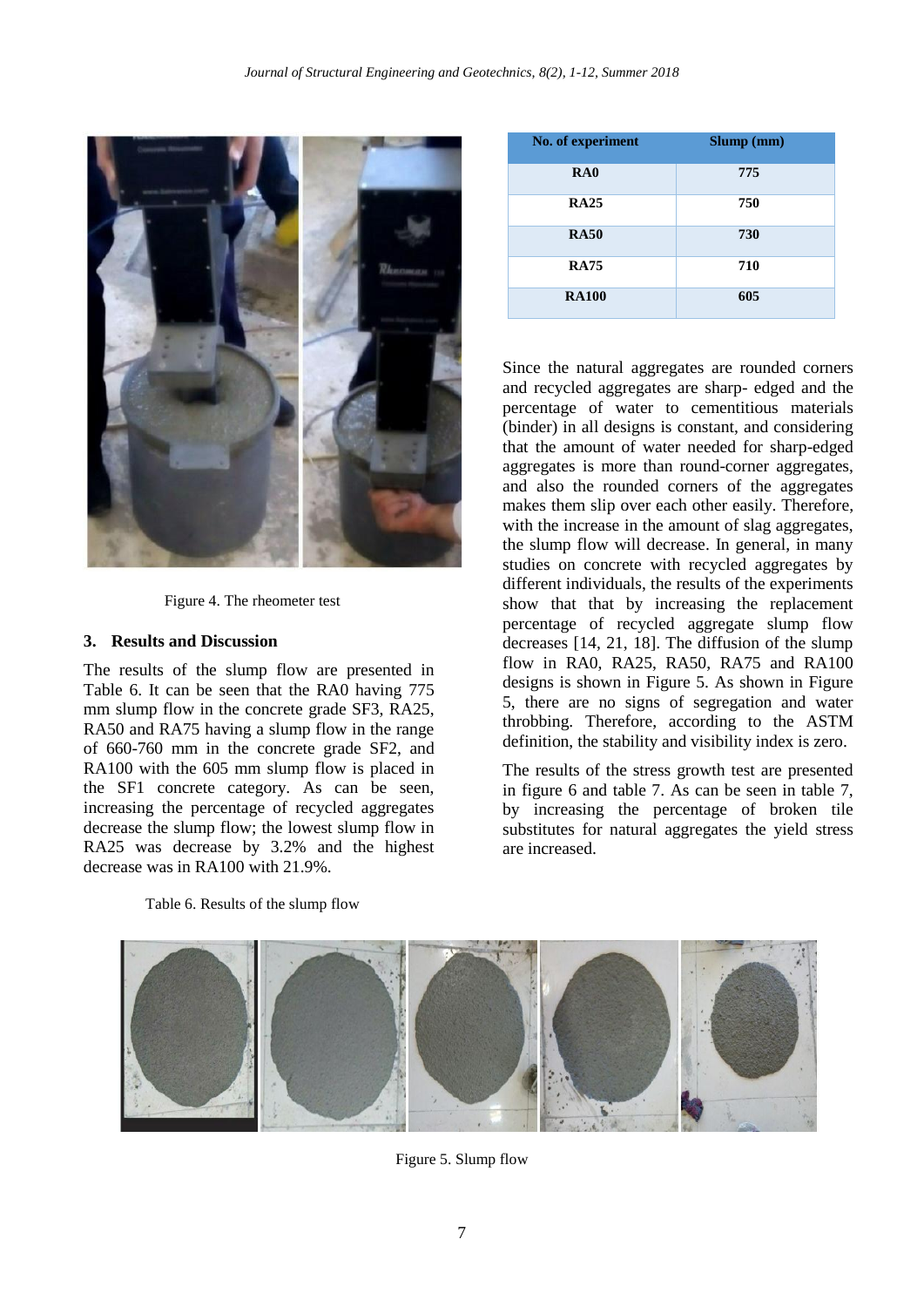



Figure 6. Results of the stress growth test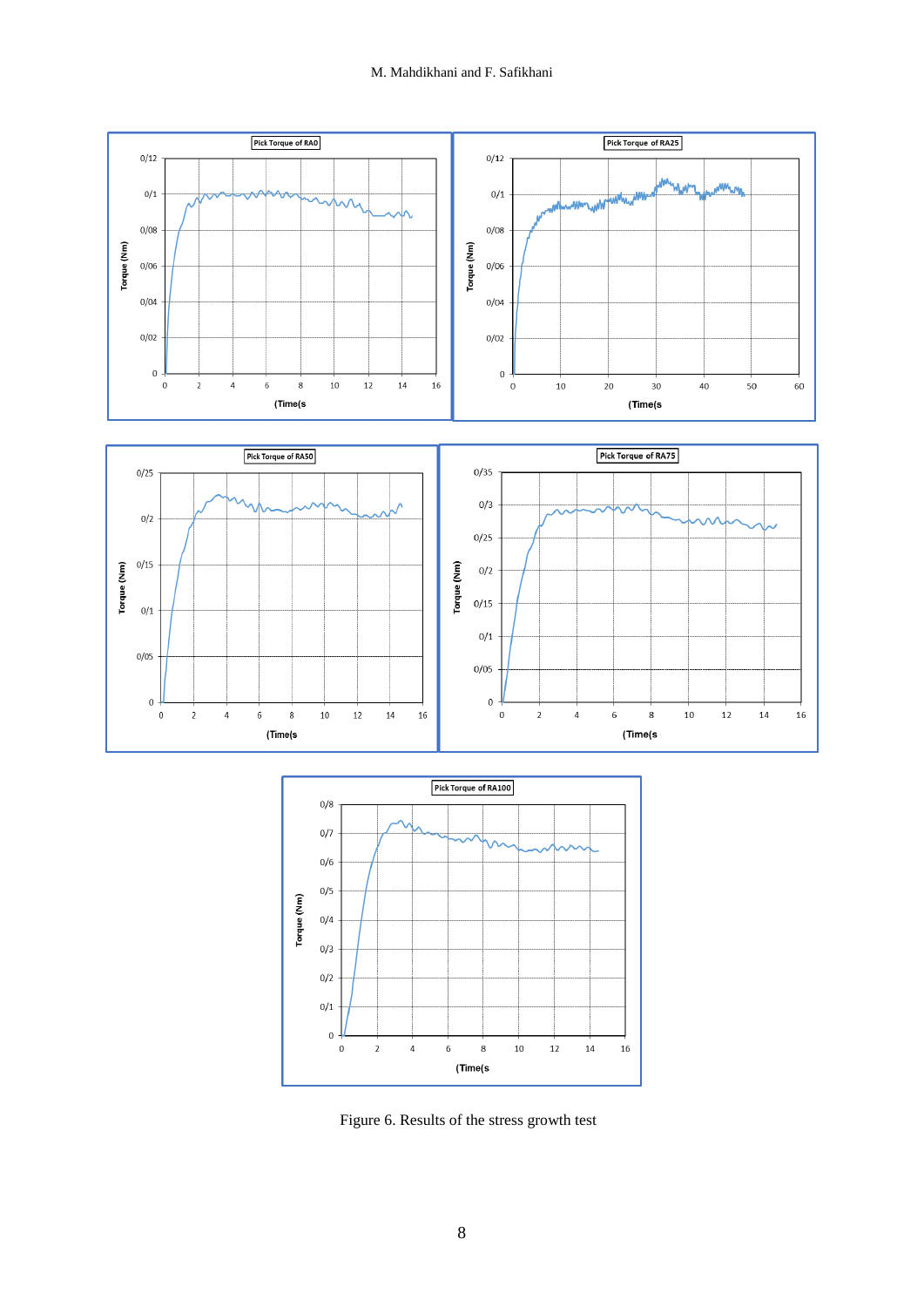| No. of experiment | <b>Slump</b><br>(mm) | Peak<br>Torque $(T)$ | <b>Yield Stress</b><br>$(\tau 0 s)$ | Speed (S) |  |
|-------------------|----------------------|----------------------|-------------------------------------|-----------|--|
| RA0               | 775                  | 0.102                | 48.726                              | 1/5       |  |
| <b>RA25</b>       | 750                  | 0.109                | 51.993                              | 1/5       |  |
| <b>RA50</b>       | 730                  | 0.226                | 107.883                             | 1/5       |  |
| <b>RA75</b>       | 710                  | 0.301                | 143.829                             | 1/5       |  |
| <b>RA100</b>      | 605                  | 0.744                | 355.021                             | 1/5       |  |

Table 7. Results of the Stress Growth Test



Figure 7. the relationship between slump and yield stress

Additionally, relationship between slump and yield stress is shown in figure7. As you can see, there is a good relationship between slump and yield stress with a correlation coefficient of 0.98. This graph shows that with decreasing slump flow, yield stress has increased. Due to the increase in the percentage of broken tiles that are sharp corners, the need for water in concrete has increased. But with constant maintenance of the amount of water

consumed, the viscosity of concrete has increased. The result is an increase in yield stress. As expected from the nature of these two experiments, the slump flow decreased with increasing concrete viscosity. The results of the flow curve Test are presented in table 8, table 9. The Torque-Speed diagram for each mixture design is plotted in Figure 8.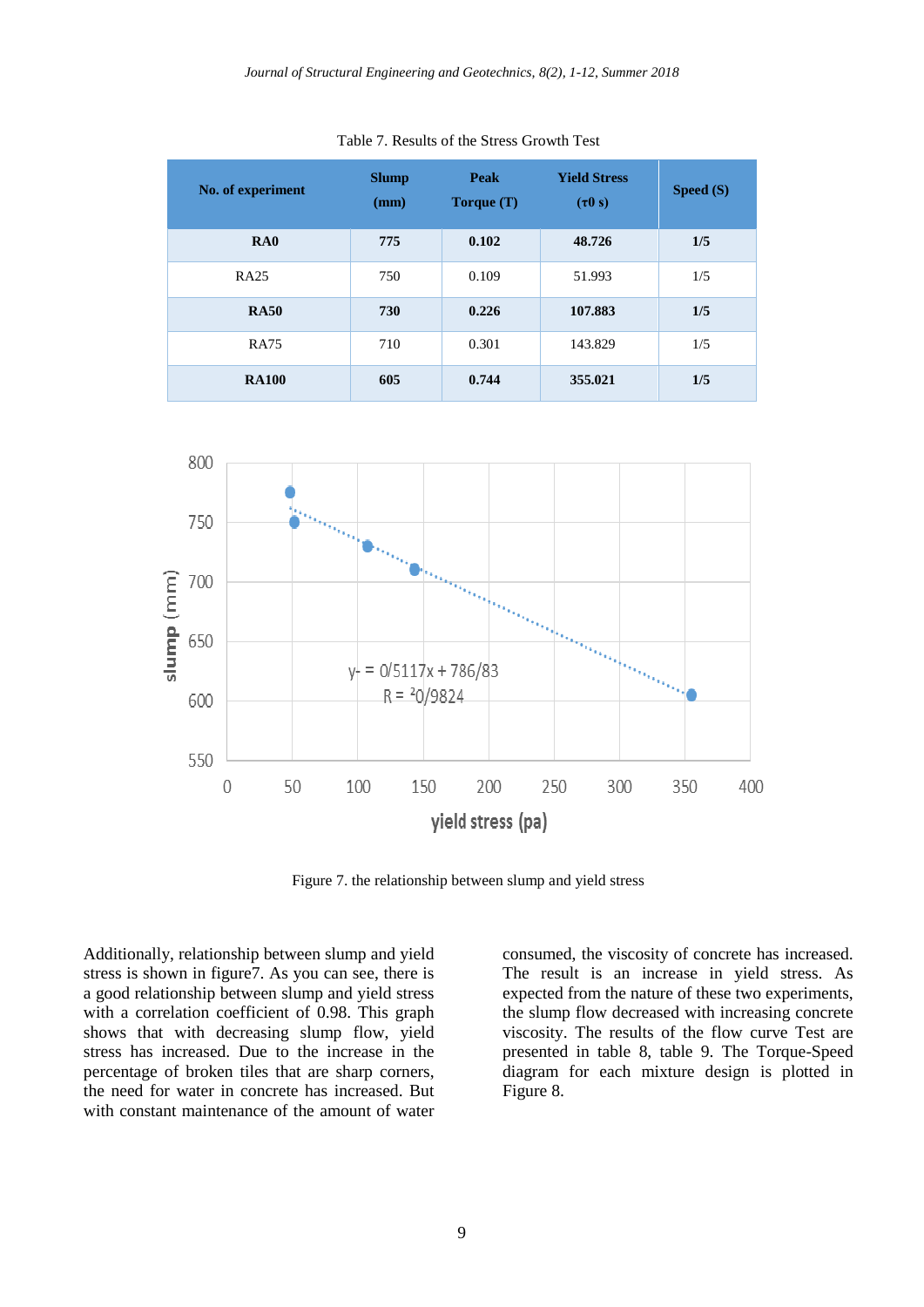|               | <b>RA100</b> |               | <b>RA75</b>  | <b>RA50</b>   |              | <b>RA25</b>   |              | R <sub>A0</sub> |              |
|---------------|--------------|---------------|--------------|---------------|--------------|---------------|--------------|-----------------|--------------|
| <b>Torque</b> | <b>Speed</b> | <b>Torque</b> | <b>Speed</b> | <b>Torque</b> | <b>Speed</b> | <b>Torque</b> | <b>Speed</b> | <b>Torque</b>   | <b>Speed</b> |
| 1/498         | 3/747        | 0/834         | 3/746        | 0/715         | 3/745        | 0/631         | 3/737        | 0/565           | 3/744        |
| 1/288         | 3/172        | 0/711         | 3/171        | 0/612         | 3/168        | 0/547         | 3/165        | 0/479           | 3/171        |
| 1/084         | 2/598        | 0/591         | 2/601        | 0/511         | 2/604        | 0/448         | 2/599        | 0/392           | 2/598        |
| 0/89          | 2/021        | 0/479         | 2/017        | 0/419         | 2/018        | 0/359         | 2/016        | 0/328           | 2/019        |
| 0/687         | 1/434        | 0/372         | 1/444        | 0/326         | 1/438        | 0/269         | 1/434        | 0/237           | 1/432        |
| 0/478         | 0/867        | 0/252         | 0/868        | 0/225         | 0/866        | 0/197         | 0/865        | 0/171           | 0/866        |
| 0/228         | 0/291        | 0/121         | 0/291        | 0/104         | 0/291        | 0/101         | 0/291        | 0/075           | 0/283        |

#### Table 8. Results of the flow curve Test

Table 9. Results of the flow curve Test

| No. of experiment               | RA <sub>0</sub> | <b>RA25</b> | <b>RA25</b> | <b>RA75</b> | <b>RA100</b> |
|---------------------------------|-----------------|-------------|-------------|-------------|--------------|
| <b>Yield Stress (Pa)</b>        | 8.9874          | 12.4563     | 19/2126     | 19/2772     | 43/6480      |
| <b>Plastic Viscosity (Pa.s)</b> | 38.5876         | 43.6874     | 48/1527     | 56/9469     | 100/1787     |



Figure 8. The Torque-Speed diagram for each mixture design

The relationship between slump and plastic viscosity, yield stress respectively are presented in Figure 9 and Figure 10. As can be seen, increasing the percentage of recycled aggregates and by decreasing the slump flow increases yield stress and plastic viscosity.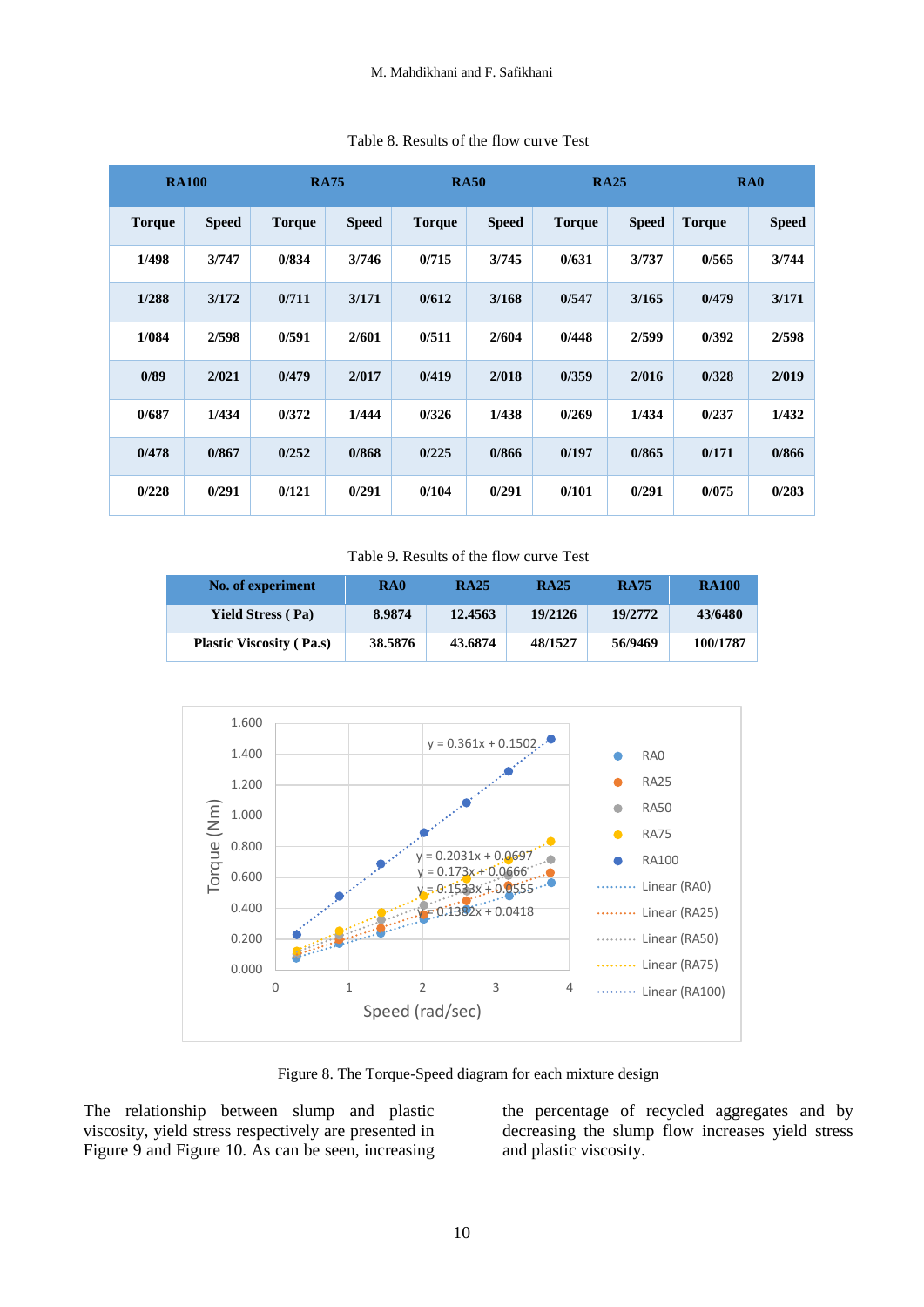Natural aggregates are round corners and recycled aggregates are sharp-edged and sharp-edged aggregates have more water than round-corner aggregates. In addition, in a constant amount of water used in a concrete mixture, therefore,

increasing the percentage of recycled aggregates has increased the viscosity of concrete.







Figure 10. Relationship between slump and yield stress

#### **4. Conclusions**

Based on the obtained results from this study the following conclusions can be drawn:

1. Generally, the reduction of rheological properties of fresh concrete containing up to 75% broken tile compared to the control sample replacement is negligible. However, they were

significantly decreased in more percentages of recycle aggregates.

2. By testing self- consolidating concrete slump, increasing the percentage of broken tile replacing natural aggregate reduces the slump flow which indicates the increased viscosity of concrete. The highest amount of slump flow has been observed in the control sample and